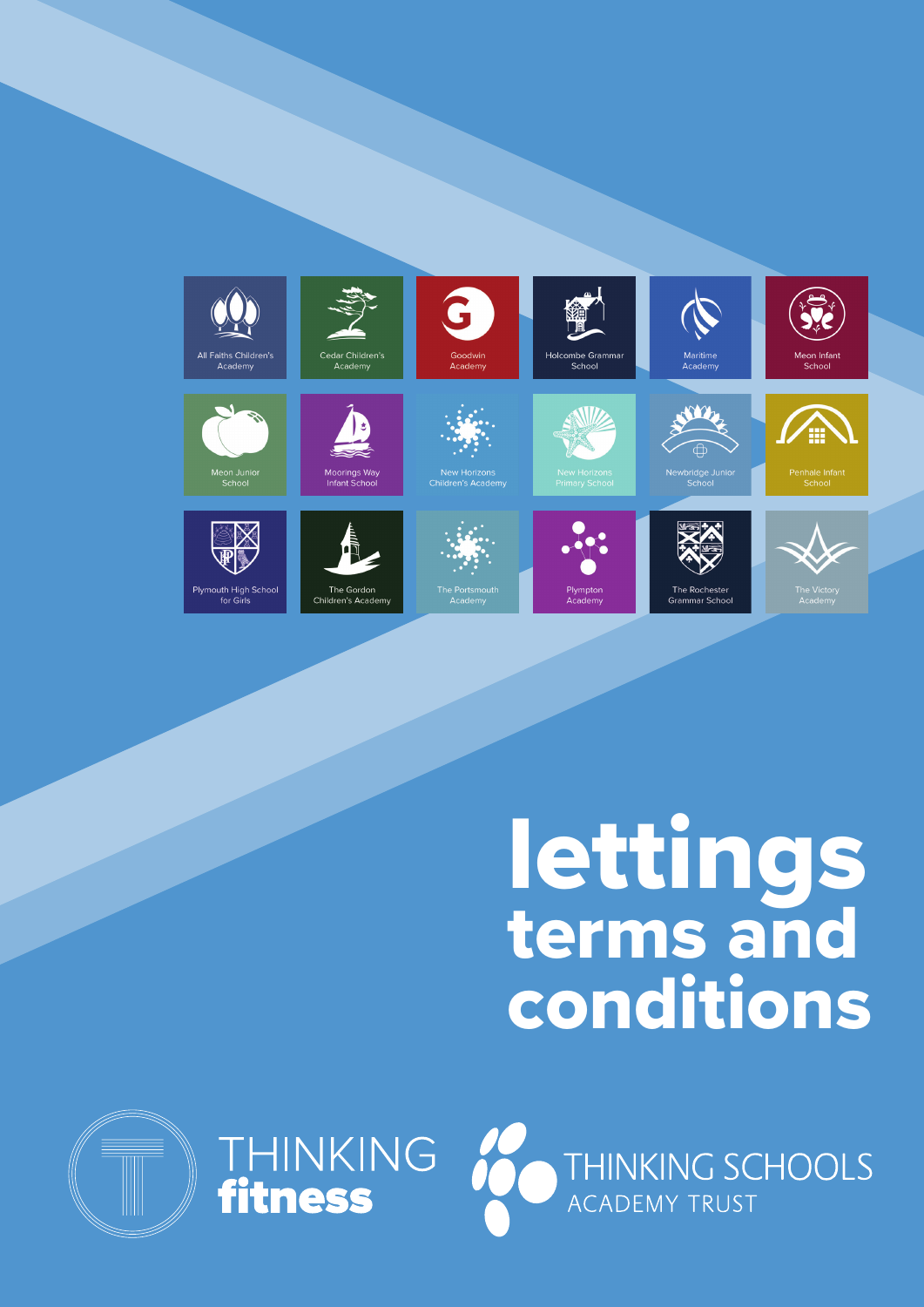# lettings terms and conditions

### **The Thinking Schools Academy Trust (TSAT) Terms & Conditions**

#### **BLOCK BOOKINGS**

Our facilities are available for block bookings. All block bookings will be invoiced and payment required monthly, in advance. Discounts may be available for longer block bookings.

#### **ADDITIONAL INFORMATION**

Smoking, vaping, drinking of alcohol or the taking and selling of drugs are not permitted on the premises internally or externally at any TSAT site. It is the hirers responsibility to ensure all persons attending the booking are made aware of this condition and uphold it.

All personal electrical equipment must be PAT tested before use.

No outdoor footwear is allowed in the Dance Studio, Activity Studio or Sports Hall. This includes tap shoes, jazz shoes and character shoes that may mark the floor. Appropriate footwear must be worn on 3G pitch (moulded studs/plastic blades).

#### **HEALTH & SAFETY**

In accordance with the provision of the Health and Safety at Work Act 1974 and the Academy Health and Safety Policy, TSAT strives to provide and maintain safe and healthy conditions for all who enter the venue. You are reminded that this Act also requires that those entering the building take reasonable care for his or her own safety and for others who may be affected by their activities.

There are two types of bookings, 'one-off' bookings and block bookings.

- One off bookings are for clubs and organisations that wish to hire the facility for a one-off event or activity.
- Block bookings are for clubs and organisations who commit to a regular booking over a period of 10 weeks or more.

#### **1. APPLICATIONS, HIRE & ACCEPTANCE**

Application for the hire of facilities must be submitted on the official booking form. No hire can be deemed as accepted until a confirmation email has been sent by TSAT.

#### **2. HIRE**

Any hire of the facilities must be for the purpose stated on the booking form. You are not permitted to use any other facilities unless specified on the booking form.

#### **3. TIMES**

Start and finishing times are clearly stated on the booking form. You will need to allocate time during your start and finishing times to set up and take down equipment, including cleaning. All additional cleaning supplied by TSAT will be charged to the hirer.

#### **4. PERIOD OF HIRE**

- As above, the dates and times of hire will be clearly stated on the booking form, inclusive of setting up and taking down of equipment.
- If a hirer exceeds their agreed time, they will be charged an additional hour per any part hour that is used outside the agreement.
- TSAT reserves the right to have priority use.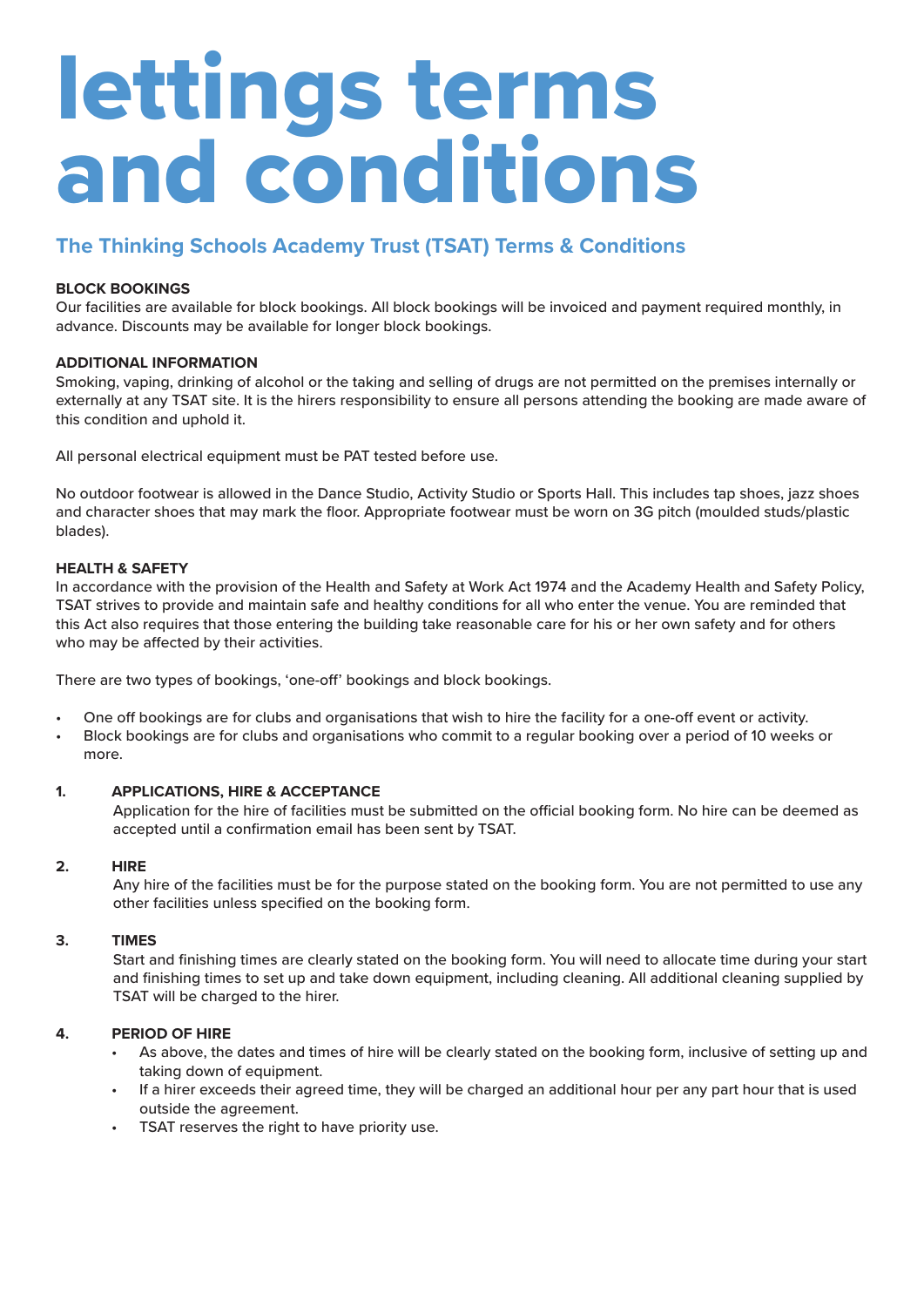#### **5. PAYMENT**

- A 50% non-refundable deposit is required when arranging one-off bookings and must be paid in full, 7 days before the hire date.
- Parties and one off events will be required to leave a deposit to cover any damage/additional cleaning. The deposit will be refunded after the event if the facility is left in satisfactory condition.
- All block bookings will be invoiced and payment required monthly, in advance of the hire date. Invoices will be sent out around the 15th of the month before hire with payment due on the 1st day of the period. The hirer is responsible and liable for the full amount of the block booking, even when payment is monthly.
- For larger events and functions (a booking of 5 or more consecutive hours), the fee shall be payable in full at least 1 month before the date of the event. In the case of a booking being accepted less than 28 days before the start of the event, the full hiring fee shall be payable immediately on acceptance.
- Fees and charges are subject to annual review and possible change.
- Payment may be made by bank transfer.
- Hire of any rooms that includes use of equipment, (e.g Kitchens, theatres and computer suites) shall be liable to VAT which will be charged at current rate. Confirmation as to whether a room incurs VAT will be confirmed before booking.

#### **NON PAYMENT**

Payment becomes late if the invoice is not paid by the payment terms set out on the invoice. TSAT will exercise its right to claim interest on overdue amounts and debt recovery costs. Statutory interest will be charged at 8% above the Bank of England Base Rate as at the invoice date. Access to the TSAT facilities may be suspended or withdrawn if payment is overdue.

#### **6. NO ASSIGNMENT OR SUB-LETTING**

Sub-letting is not permitted.

#### **7. LETTING FACILITIES**

Each facility has a maximum number that can be admitted at any one time. Please check the details when booking and state your proposed numbers on your booking form.

#### **8. CANCELLATION OF HIRE & CHARGES INCURRED**

- In the event of a booking being cancelled by the hirer, any deposit paid will be non-refundable.
- Circumstances over which TSAT has no control, rendering the facility unavailable for hire (on any day of the hiring, or any part of such day), the hirer is not entitled to claim compensation.
- TSAT retains the right to cancel any event or booking without notice. In the case of cancellation by TSAT, the whole of the fee paid for that session shall be refunded and TSAT will inform the hirer as soon as possible.
- The Lettings Manager reserves the right to refuse any application.
- TSAT should be informed of a cancellation as soon as possible. Please note, any cancellation within 7 days will incur a 50% surcharge of the hire fee.
- Any cancellation made within 24 hours of the event will incur full cost for the period of hire and will not be refunded.
- Where we identify bookings that are not permitted due to Covid-19 restrictions, as set out by the government, we will actively cancel impacted bookings and notify customers as early as possible via email.
- If you need to cancel your booking because you are either displaying symptoms or self-isolating due to potential virus exposure our usual cancellation policy applies. We may permit customers to use charges towards a future session.

#### **9. HIRER LIABILITY FOR LOSS & DAMAGE**

The hirer shall be liable for, and accept full responsibility for, injury or cost of repair for any damage to the facility or any part thereof, or to any furniture, fixtures or fittings or property contained therein whether belonging to TSAT or contractors, agents, license or employees and for any loss or removal of any such furniture, fittings or other property.

- The decision of TSAT as to the appropriate sums to be paid by the hirer in respect of damage to the facility shall be final and conclusive.
- Vehicles must use the allocated parking spaces at all times.
- All persons using the facility do so at their own risk.
- TSAT accepts no liability for death or personal injury resulting from the non-negligent acts of its employees.
- TSAT accepts no responsibility for loss or damage to personal property.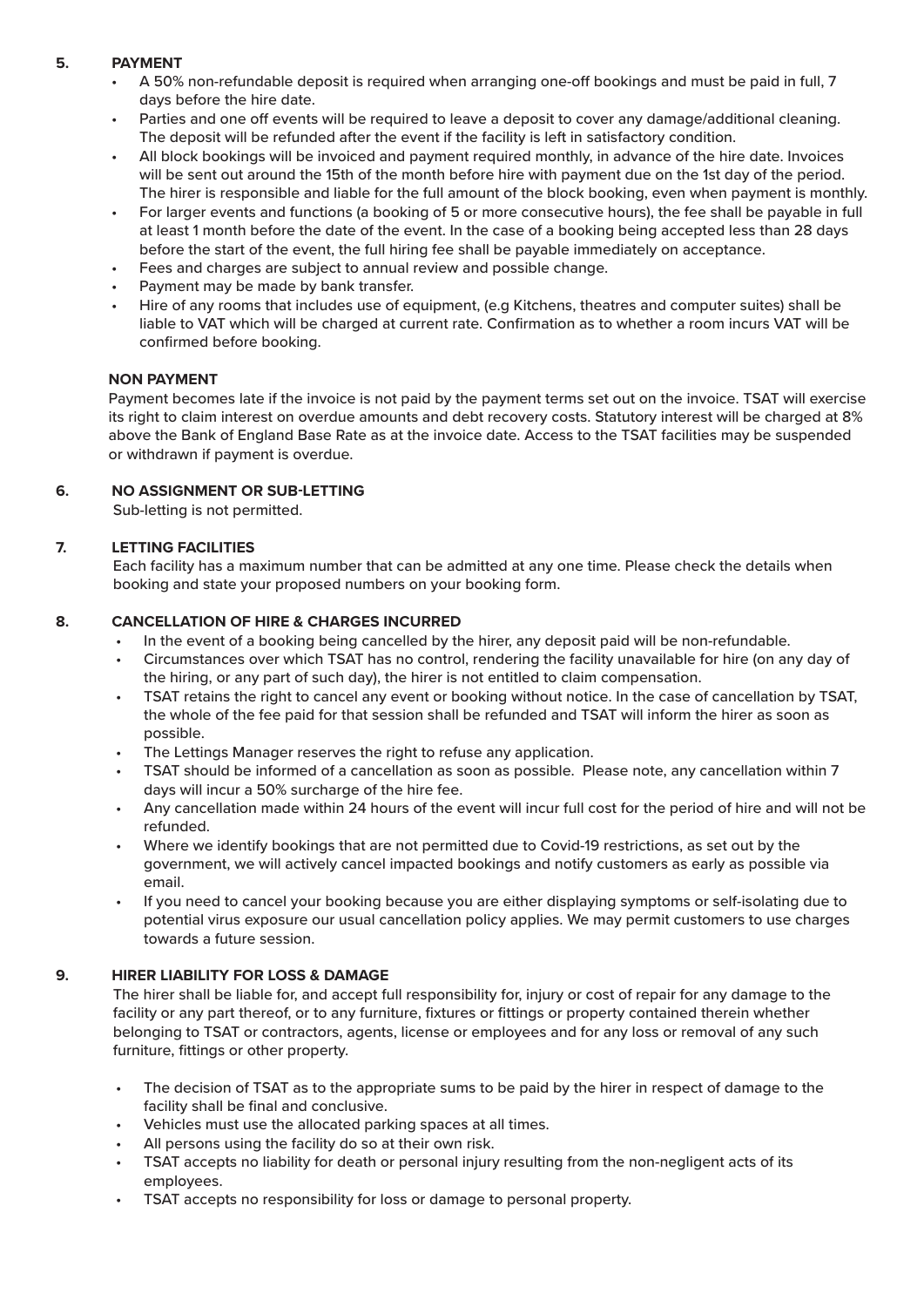#### **10. INDEMNITY IN RESPECT OF THIRD PARTIES**

The hirer shall indemnify TSAT from and against any claim from damages, costs or expenses which may be made against TSAT in respect of any personal injury or loss of, or damage to, property, sustained by any person occurring during, or in consequence of, the hiring.

Proof of Third Party Liability Cover with a minimum level of indemnity of £5 million must be provided before the booking is confirmed.

#### **11. CONDUCT AND CONTROL**

- The hirer will provide enough people to maintain order during the booking and will not allow any drunkenness or disturbance. Any person under the influence of drink or drugs or behaving in a disorderly manner must be asked to leave the premises.
- TSAT believes that all players and spectators have a right to watch or play sport free from the threat of attack or abuse. This includes obscene language or racial abuse. TSAT will exclude any individual or club with a record of involvement in abuse, threats and racist incidents. Please make sure those members of your organisation understand that any form of threat or abuse will not be tolerated.
- TSAT may ban people from the facility for behaving in an inappropriate manner. Bans are enforceable for as long as is deemed appropriate by TSAT.
- Alcohol, tobacco, vaping and drugs are forbidden anywhere on the premises, or car parks at any TSAT sites.
- As a community facility it is imperative that we respect our local community and it is a stipulation that when entering and leaving the facility users must respect our local residents by keeping noise to a minimum. When participating on any of the outdoor areas (3G pitch/grass pitches, hard courts or multiuse games areas), noise levels must not be of excessive nature as to not irritate our neighbours.
- If applicable, hirers will be issued with TSAT Lettings Covid-19 Guidelines that must be signed in agreement. It is the hirers responsibility to ensure guidelines are upheld at all times whilst using the facility. Any breaches will result in cancellation of booking as per point 12.

#### **12. BREACH OF CONDITIONS**

In the event of a breach of any of the conditions, rules and regulations by the hirer or their members, TSAT reserves the right to cancel the hiring with notice in writing to the hirer and TSAT shall not be liable to refund any portion of the hiring fee.

#### **13. PREMISES**

- Please make sure that the facilities are left in the same condition as at the start of the session/booking.
- No alterations, additions or fittings for any apparatus, equipment or decoration shall be carried out.
- Children under 16 must not be left unattended and or unsupervised within the premises before, during or after a session. The hirer must ensure that all children are appropriately supervised and collected prior to leaving the premises.
- No dogs are allowed on the site unless they are recognised as dogs for the disabled.

#### **14. SAFEGUARDING OF CHILDREN & VULNERABLE ADULTS**

All clubs and voluntary organisations who have under 18's or vulnerable adults in attendance must have appropriate policies and procedures in place with regard to the safeguarding of children and child protection. They must ensure that relevant safeguarding checks (DBS) have been made in respect of staff and volunteers. Copies of Safeguarding policies and procedures must be supplied with booking form. TSAT have the right to suspend a booking in the event of any safeguarding issue.

#### **15. INJURY**

During the hire of the facility the hirer shall indemnify TSAT against any liability, loss or claim arising from:

- Any person's death or injury;
- Damage to, or loss of, property; and,
- Copies of any accident or incident forms and reports raised before, during and after the period of hire.

#### **16. VIDEO OR PHOTOGRAPHIC EQUIPMENT**

In accordance with our current Safeguarding Policy, TSAT regrets that any photographic or video recording equipment may not be used on the premises without the prior written permission of TSAT and the completion of parental agreement forms, if required.

#### **17. ELECTRICAL SAFETY & PORTABLE ELECTRICAL APPLIANCES**

It is the responsibility of the hirer to ensure that any electrical appliance they wish to bring into the venue is safe for use, with no visible wiring that may cause an electric shock. Any appliance should be PAT tested beforehand.